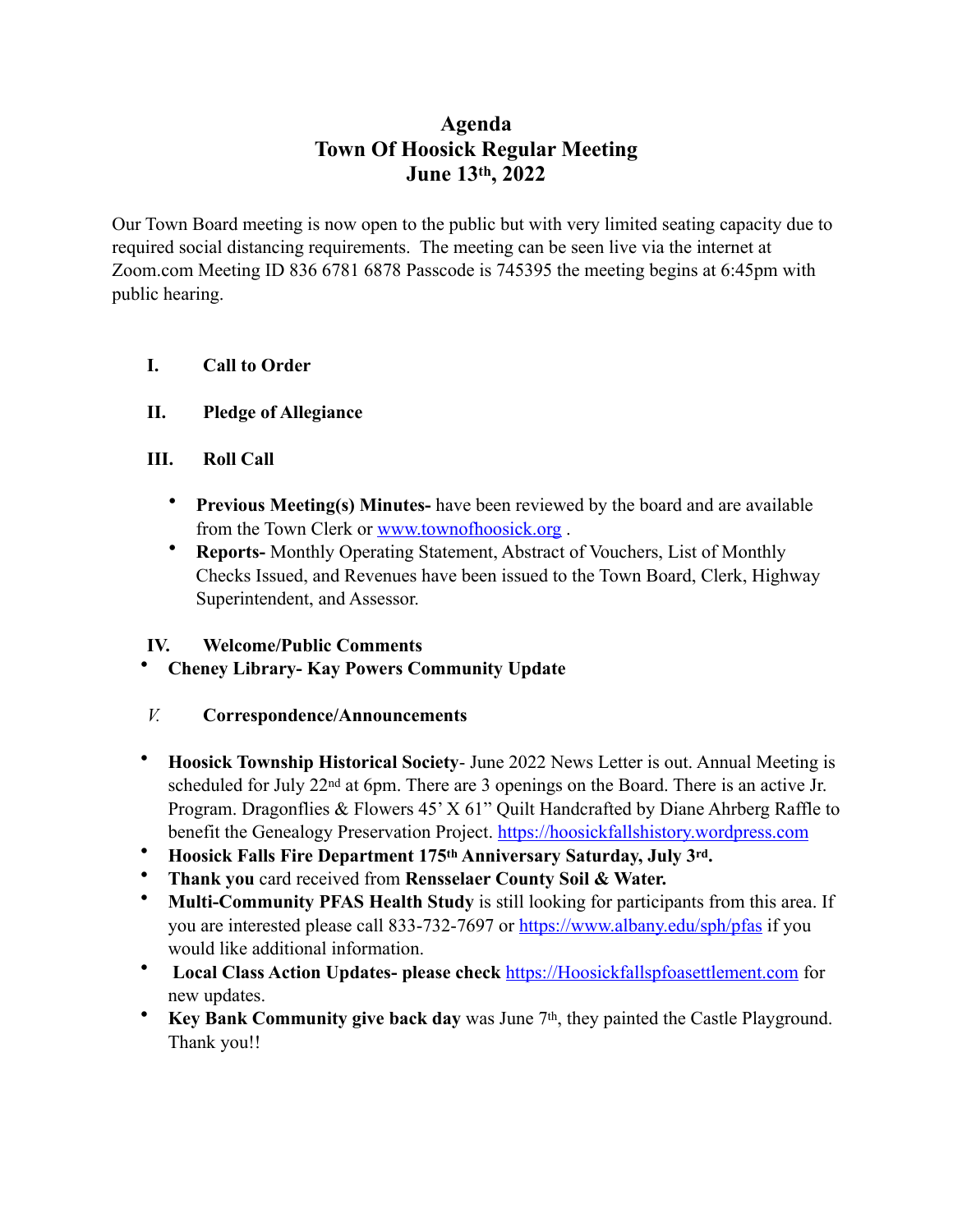### **VI. Town Clerk's Report- Holli Cross**

# • **Monthly Report-**

- **Facility Use Request-** 
	- $\triangleright$  Hoosick Falls Youth Football
	- $\triangleright$  Hometown Ballers: Basketball
	- $\triangleright$  Diamond Diggers: Softball
	- $\geq$  Sandlot Sluggers: Baseball Camp

### **VII. Assessor's Report- Tony Rice**

- **Report-**
- **Revaluation Update Project**
- **Exemption Law Revision- Motion to adopt Proposed Local Law # \_\_\_\_\_\_\_ of 2022 amending LL #2 of 2007 pertaining to veteran's exemptions.**

### **VIII. Superintendent of Highway's Report- Paul Hoag**

- **Report-**
- **CHIPS Payment- After careful review we did discover an accounting error. All eligible funding has been claimed and received.**
- **CDL "In The Cab" Driver Training- Update.**
- **Summer Highway Staff- Motion to approve hourly wage @ \$16.00- Discussion**
- **National Grid Demand Metered Service Notice- Discussion**

### **IX. Town Historian- Rick Ferrannini**

- **Report-**
- **Gooding Farm 22420 State Route 22 in Eagle Bridge is being considered by the NYS Board for Historic Preservation for nomination to the National and State Registers of Historic Places.**

### **X. Code Enforcement- Lloyd Moses**

• **Report-**

### **XI. Recreation**

- **Ashley St Onge Summer Camp Update Report**
- **Sydney Stowell Pool- Update Report**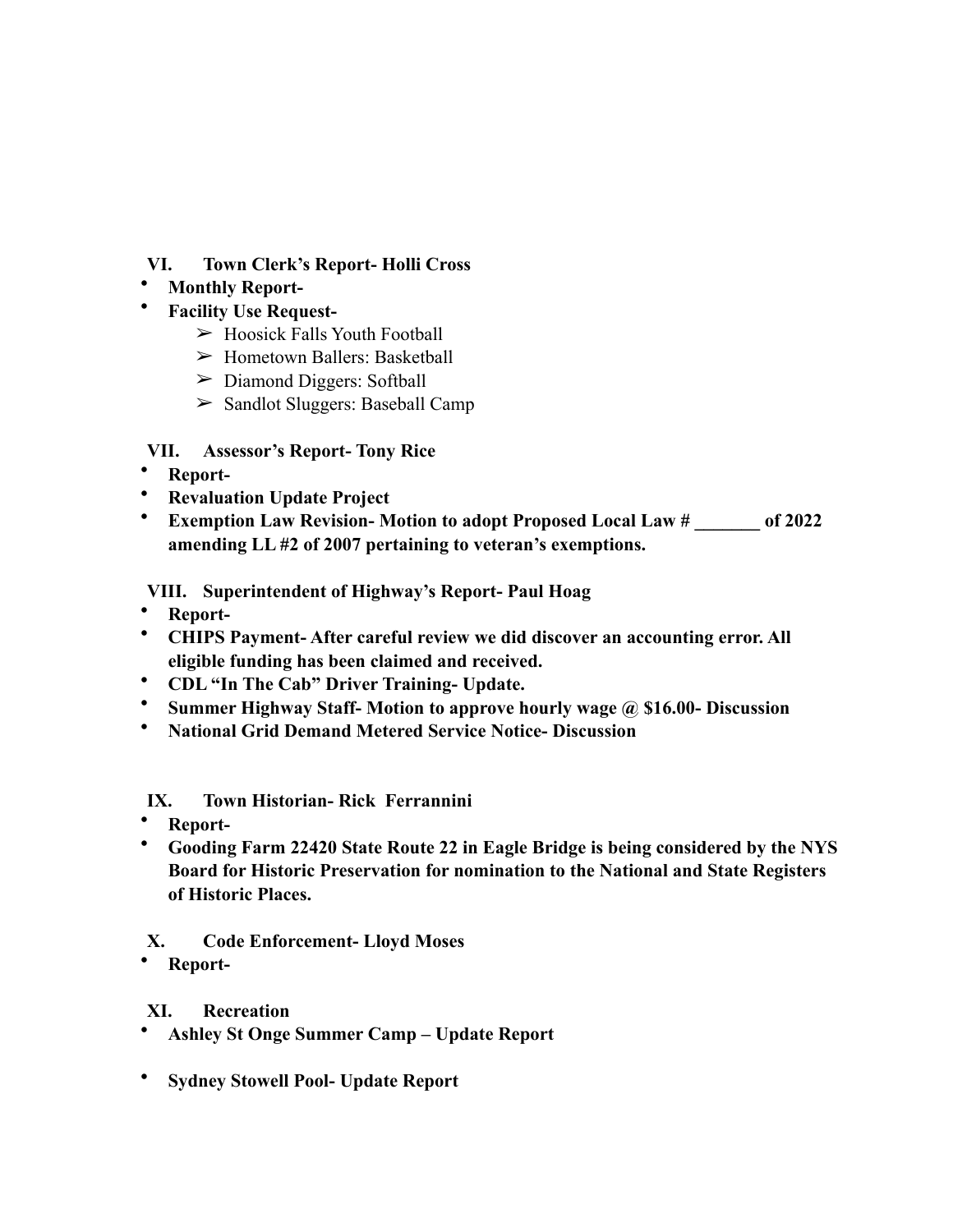- **Pool Operators- Motion to approve Mark Surdam & Tom Marciotta as Volunteer Certified Pool Operators for 2022- Discussion**
- **Leo McGuire- Motion to appoint Leo McGuire as Assistant Pool Operator at an hourly rate of \$18.00 for 2022- Discussion**
- **Motion to Approve additional Pool Staff for 2022**

 **Lifeguards- Sydney Kasulinous, Ramsey Webber, Tucker Webber, Josh Colegrove. Admissions- Daniel Lane** 

• **Part Time Summer Staff Proposed Wage Schedule- New NYS Minimum Wage has increased from \$12.50 to \$13.20 per hour.** 

| <b>Position</b>                                                          | 2021 Actual | <b>Proposed</b>                      |
|--------------------------------------------------------------------------|-------------|--------------------------------------|
| Managers                                                                 | \$19.00     | \$19.70 First Aid, CPR, AED required |
| Assist. Managers                                                         | \$14.50     | \$15.20 First Aid, CPR, AED required |
| Lifeguard                                                                | \$13.00     | \$13.70 First Aid, CPR, AED required |
| Lifeguard with WSI \$13.50                                               |             | \$14.20 First Aid, CPR, AED required |
| Camp Counselors \$13.00                                                  |             | \$13.50 First Aid, CPR, AED required |
| Support                                                                  | \$12.50     | \$13.20                              |
| Motion to annuavo the 2022 nuonased reguestion wege schedule. Discussion |             |                                      |

**Motion to approve the 2022 proposed recreation wage schedule- Discussion** 

#### **XII. Supervisor Surdam's Report-**

#### **XIII. Town Council Reports**

**Deputy Supervisor Sheffer-** 

• **LaBerge Comprehensive Plan Update Project- Discussion** 

**Councilperson McAuliffe-**

**Councilperson Hanselman-** 

**Councilperson Houghton-**

**XIV. New Business**